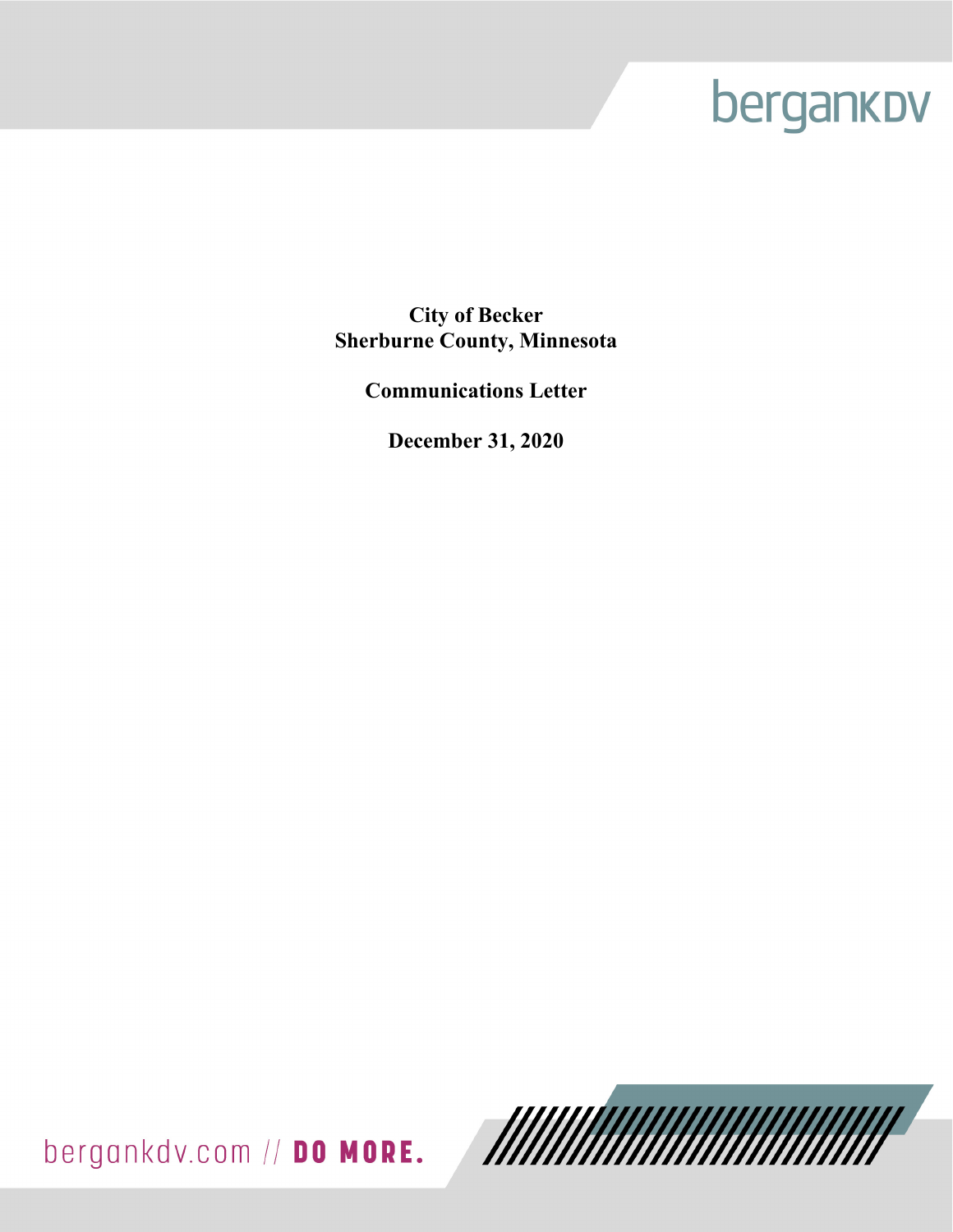# **City of Becker Table of Contents**

| Report on Matters Identified as a Result of the<br>Audit of the Financial Statements |    |
|--------------------------------------------------------------------------------------|----|
| <b>Significant Deficiency</b>                                                        |    |
| Required Communication                                                               | 4  |
| <b>Financial Analysis</b>                                                            | 8  |
| <b>Emerging Issue</b>                                                                | 18 |
|                                                                                      |    |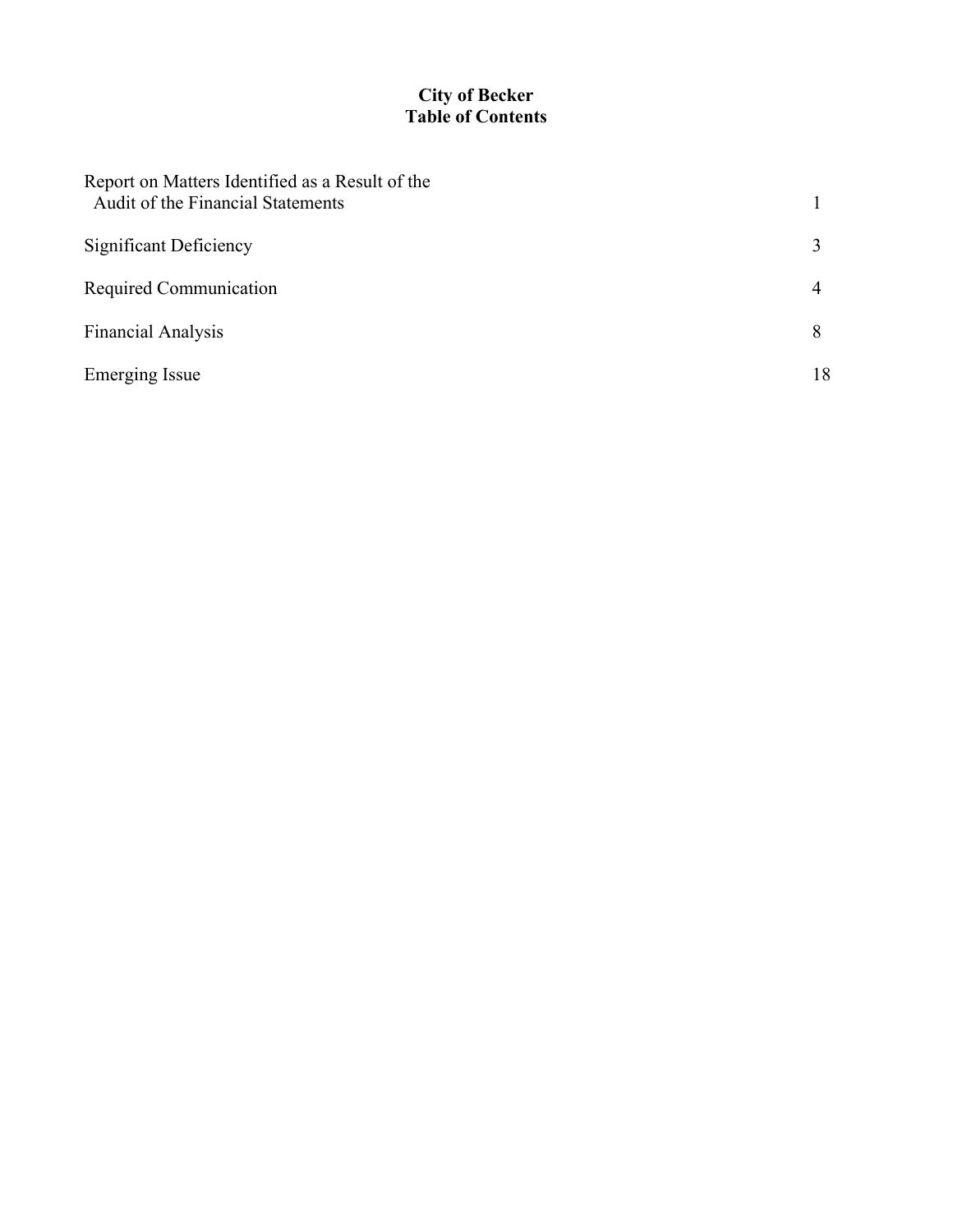# bergankov

#### **Report on Matters Identified as a Result of the Audit of the Financial Statements**

Honorable Mayor and Members of the City Council and Management City of Becker Becker, Minnesota

In planning and performing our audit of the financial statements of the governmental activities, business-type activities, each major fund, and the aggregate remaining fund information of the City of Becker, Minnesota, as of and for the year ended December 31, 2020, in accordance with auditing standards generally accepted in the United States of America and the standards applicable to financial audits contained in *Government Auditing Standards*, issued by the Comptroller General of the United States, we considered the City's internal control over financial reporting (internal control) as a basis for designing audit procedures that are appropriate in the circumstances for the purpose of expressing our opinion on the financial statements, but not for the purpose of expressing an opinion on the effectiveness of the City's internal control. Accordingly, we do not express an opinion on the effectiveness of the City's internal control over financial reporting.

Our consideration of internal control was for the limited purpose described in the preceding paragraph and was not designed to identify all deficiencies in internal control that might be material weaknesses or significant deficiencies and, therefore, material weaknesses or significant deficiencies may exist that have not been identified. In addition, because of inherent limitations in internal control, including the possibility of management override of controls, misstatements due to error, or fraud may occur and not be detected by such controls. However, as discussed below, we identified a deficiency in internal control that we consider to be a significant deficiency.

A deficiency in internal control exists when the design or operation of a control does not allow management or employees, in the normal course of performing their assigned functions, to prevent, or detect and correct, misstatements on a timely basis. A material weakness is a deficiency, or a combination of deficiencies, in internal control over financial reporting, such that there is a reasonable possibility that a material misstatement of the City's financial statements will not be prevented, or detected, and corrected, on a timely basis. A reasonable possibility exists when the likelihood of an event occurring is either reasonably possible or probable as defined as follows:

- *Reasonably possible*. The chance of the future event or events occurring is more than remote but less than likely.
- *Probable*. The future event or events are likely to occur.

We did not identify any deficiencies in internal control that we consider to be material weaknesses.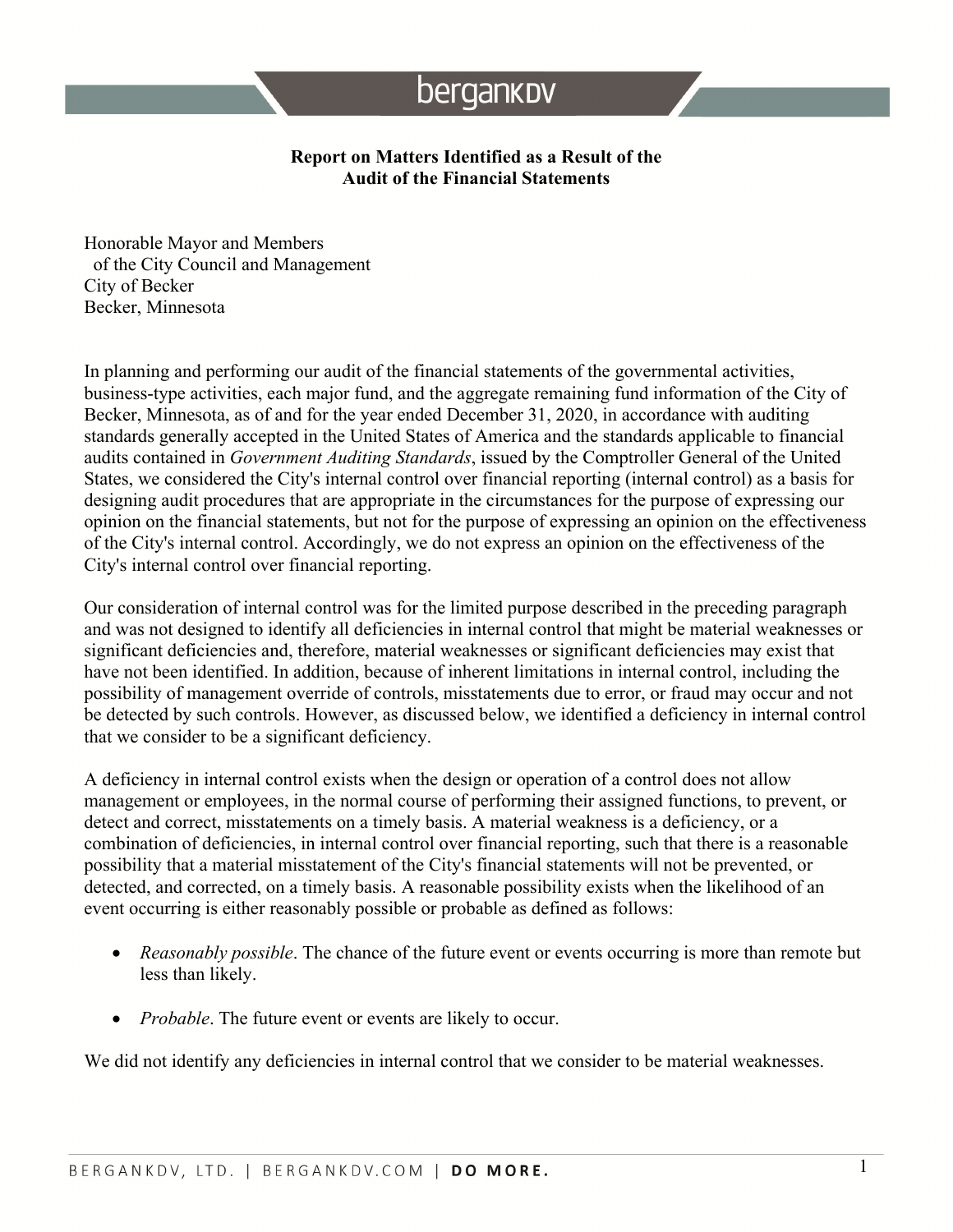A significant deficiency is a deficiency, or combination of deficiencies, in internal control that is less severe than a material weakness, yet important enough to merit attention by those charged with governance. The significant deficiency identified is stated within this letter.

The accompanying memorandum also includes financial analysis provided as a basis for discussion. The matters discussed herein were considered by us during our audit and they do not modify the opinion expressed in our Independent Auditor's Report dated April 21, 2021, on such statements.

This communication is intended solely for the information and use of the City Council, management, others within the City and state oversight agencies and is not intended to be, and should not be, used by anyone other than these specified parties.

Bergentt Utd.

St. Cloud, Minnesota April 21, 2021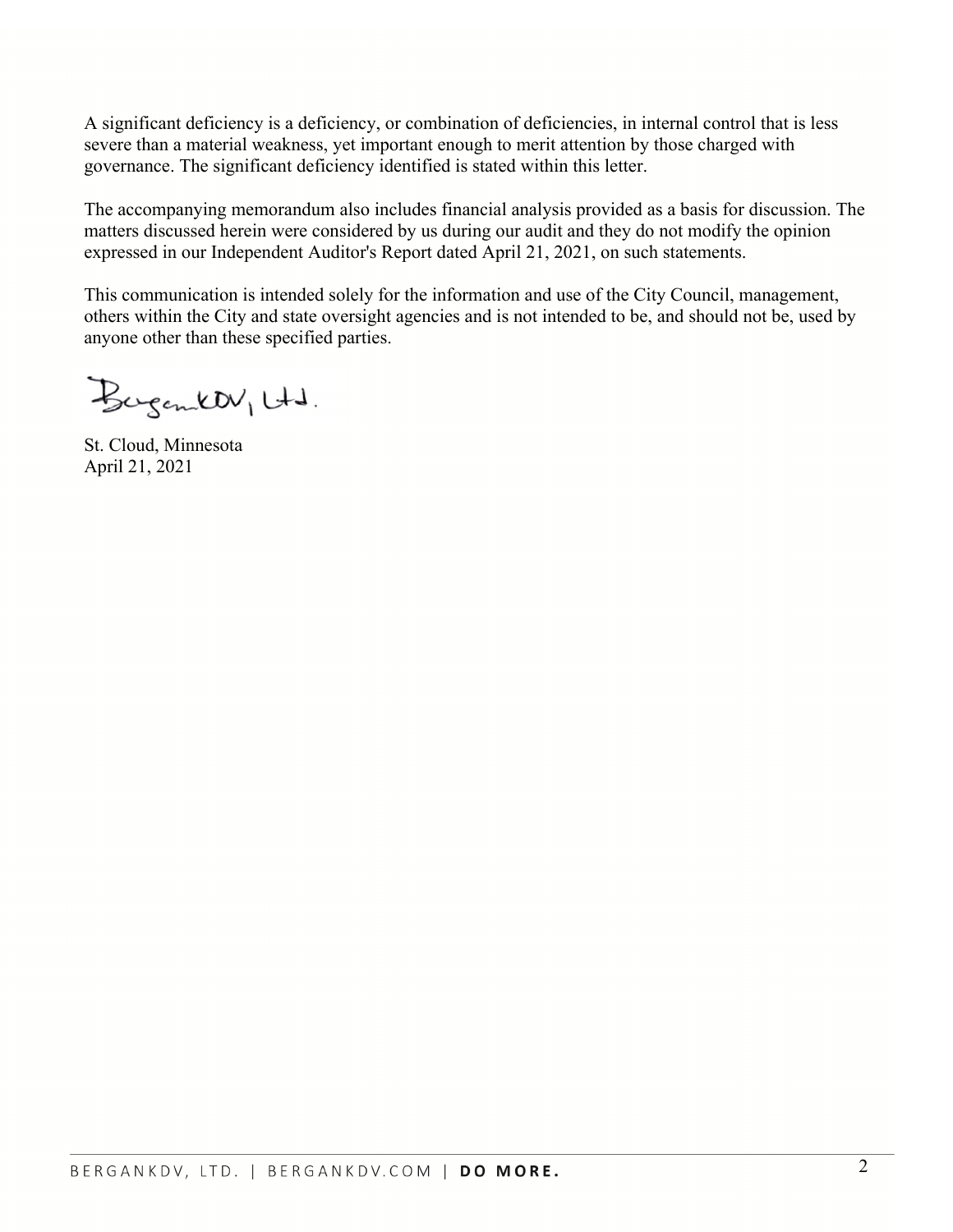# **City of Becker Significant Deficiency**

#### **Lack of Segregation of Accounting Duties**

During the year ended December 31, 2020, the City had a lack of segregation of accounting duties due to a limited number of office employees. This lack of adequate segregation of accounting duties could adversely affect the City's ability to initiate, record, process, and report financial data consistent with the assertions of management in the financial statements. This lack of segregation can be demonstrated in the following areas, which is not intended to be an all-inclusive list:

• In instances that the fire board makes direct payments to vendors, the same person serving the Fire Board is responsible for collecting the mail, approving accounts payable, and in some cases, acting as a signatory on direct payments.

We recommend segregation or independent review be implemented whenever practical and cost effective. A strong control action that could be taken to address this deficiency would be to separate the responsibility for the collection and distribution of the mail and any accounts payable invoices from the approval for payment or signatory responsibilities for accounts payable. The City of Becker has implemented a new software system that includes electronic routing of invoices for approval, collaborating with and incorporating the Fire Fund into these processes is recommended.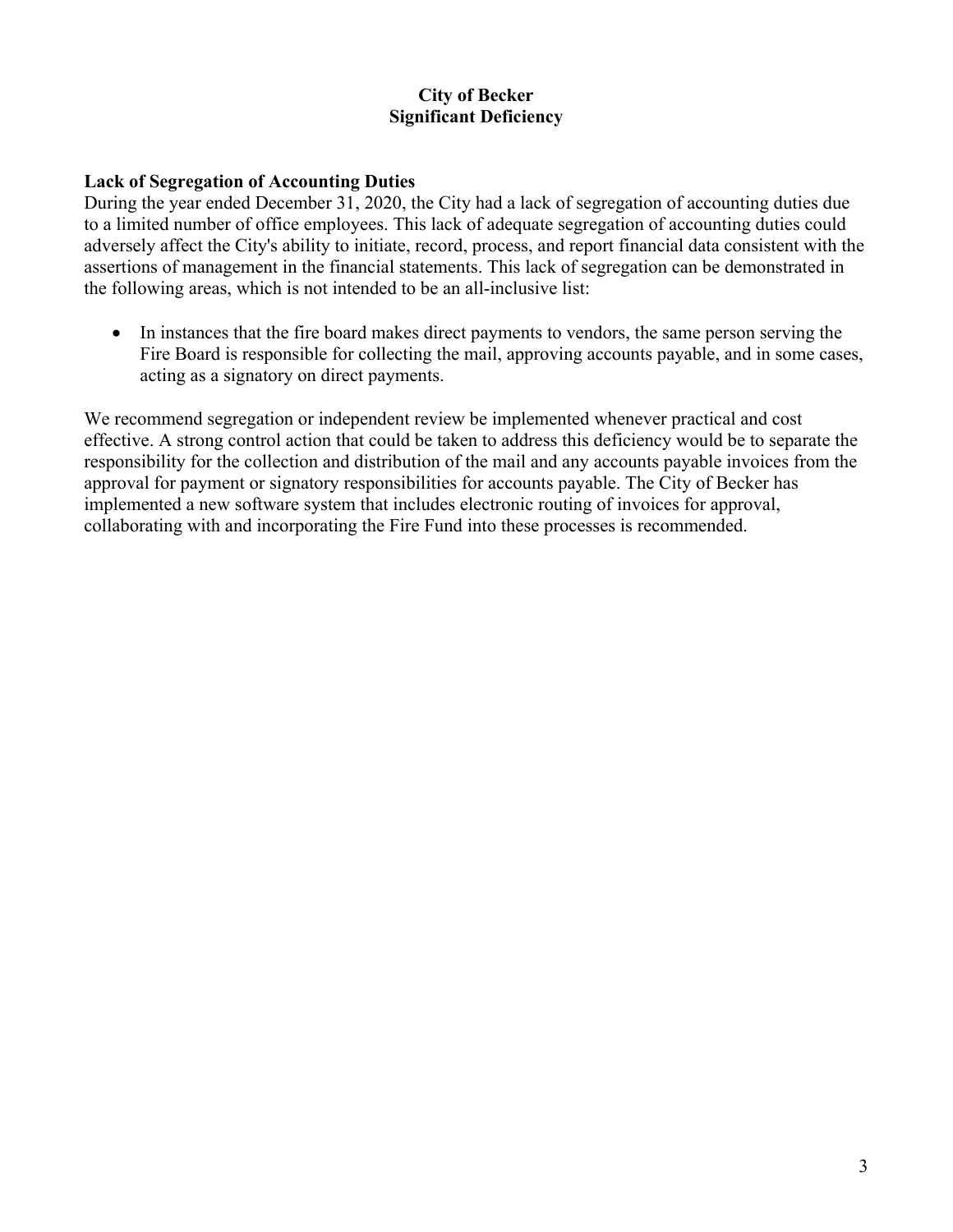We have audited the financial statements of the governmental activities, business-type activities, each major fund, and the aggregate remaining fund information of the City as of and for the year ended December 31, 2020. Professional standards require that we advise you of the following matters related to our audit.

#### **Our Responsibility in Relation to the Financial Statement Audit**

As communicated in our engagement letter, our responsibility, as described by professional standards, is to form and express opinions about whether the financial statements prepared by management with your oversight are presented fairly, in all material respects, in accordance with accounting principles generally accepted in the United States of America. Our audit of the financial statements does not relieve you or management of its respective responsibilities.

Our responsibility, as prescribed by professional standards, is to plan and perform our audit to obtain reasonable, rather than absolute, assurance about whether the financial statements are free of material misstatement. An audit of financial statements includes consideration of internal control over financial reporting as a basis for designing audit procedures that are appropriate in the circumstances, but not for the purpose of expressing an opinion on the effectiveness of the City's internal control over financial reporting. Accordingly, as part of our audit, we considered the internal control of the City solely for the purpose of determining our audit procedures and not to provide any assurance concerning such internal control.

We are also responsible for communicating significant matters related to the audit that are, in our professional judgement, relevant to your responsibilities in overseeing the financial reporting process. However, we are not required to design procedures for the purpose of identifying other matters to communicate to you.

Generally accepted accounting principles provide for certain Required Supplementary Information (RSI) to supplement the basic financial statements. Our responsibility with respect to the RSI, which supplements the basic audit financial statements, is to apply certain limited procedures in accordance with generally accepted auditing standards. However, the RSI was not audited and, because the limited procedures do not provide us with sufficient evidence to express an opinion or provide any assurance, we do not express an opinion or provide any assurance on the RSI.

Our responsibility for the supplementary information accompanying the financial statements, as described by professional standards, is to evaluate the presentation of the supplementary information in relation to the financial statements as a whole and to report on whether the supplementary information is fairly stated, in all material respects, in relation to the financial statements as a whole.

#### **Our Responsibility in Relation to** *Government Auditing Standards*

As communicated in our engagement letter, part of obtaining reasonable assurance about whether the financial statements are free of material misstatement, we performed tests of the City's compliance with certain provisions of laws, regulations, contracts, and grant agreements, noncompliance with which could have a direct and material effect on the determination of financial statement amounts. However, the objective of our tests was not to provide an opinion on compliance with such provisions.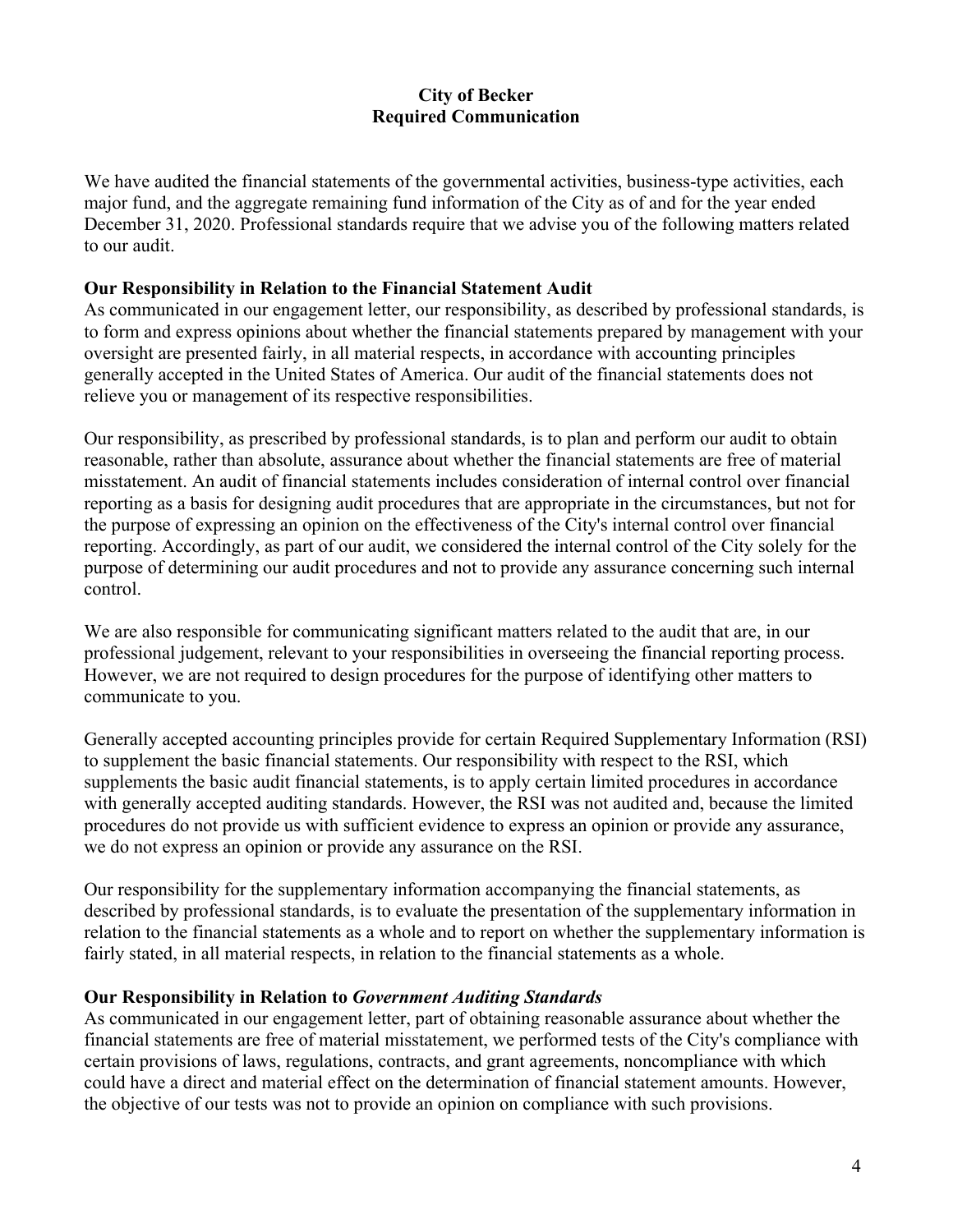#### **Planned Scope and Timing of the Audit**

We conducted our audit consistent with the planned scope and timing we previously communicated to you.

#### **Compliance with All Ethics Requirements Regarding Independence**

The engagement team, others in our firm, as appropriate, our firm, and our network firms have complied with all relevant ethical requirements regarding independence.

#### **Qualitative Aspects of Significant Accounting Practices**

#### *Significant Accounting Policies*

Management has the responsibility to select and use appropriate accounting policies. A summary of the significant accounting policies adopted by the City is included in the notes to financial statements. There have been no initial selection of accounting policies and no changes to significant accounting policies or their application during 2020. No matters have come to our attention that would require us, under professional standards, to inform you about (1) the methods used to account for significant unusual transactions and (2) the effect of significant accounting policies in controversial or emerging areas for which there is a lack of authoritative guidance or consensus.

#### *Significant Accounting Estimates*

Accounting estimates are an integral part of the financial statements prepared by management and are based on management's current judgements. Those judgements are normally based on knowledge and experience about past and current events and assumptions about future events. Certain accounting estimates are particularly sensitive because of their significance to the financial statements and because of the possibility that future events affecting them may differ markedly from management's current judgements. The most sensitive estimates affecting the financial statements are:

Depreciation – The City is currently depreciating its capital assets over the estimated useful lives, as determined by management, using the straight-line method.

Expense Allocation – Certain expenses are allocated to programs based on an estimate of the benefit to that particular program. Examples are salaries, benefits, and supplies.

Net Pension Liability, Deferred Outflows of Resources Relating to Pensions, and Deferred Inflows of Resources relating to Pensions – These balances are based on an allocation by the pension plans using estimates based on contributions.

We evaluated the key factors and assumptions used to develop the accounting estimates and determined that they are reasonable in relation to the financial statements taken as a whole and in relation to the applicable opinion units.

#### *Financial Statement Disclosures*

Certain financial statement disclosures involve significant judgment and are particularly sensitive because of their significance to financial statement users. The financial statement disclosures are neutral, consistent, and clear.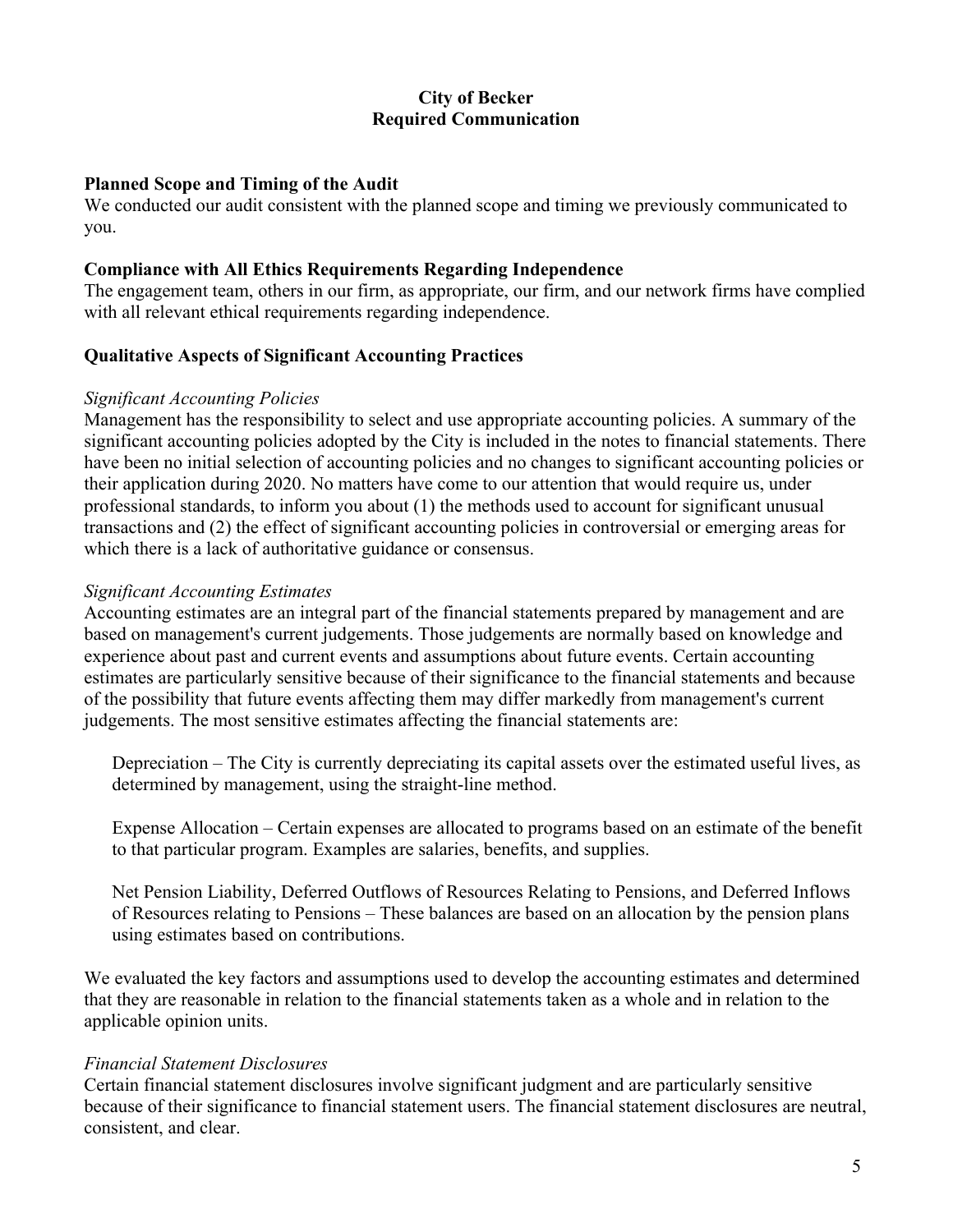#### **Significant Difficulties Encountered during the Audit**

We encountered no significant difficulties in dealing with management relating to the performance of the audit.

#### **Uncorrected and Corrected Misstatements**

For the purposes of this communication, professional standards require us to accumulate all known and likely misstatements identified during the audit, other than those that we believe are trivial, and communicate them to the appropriate level of management. Further, professional standards require us to also communicate the effects of uncorrected misstatements related to prior periods on the relevant classes of transactions, account balances or disclosures, and the financial statements taken as a whole and each applicable opinion unit.

Management did not identify and we did not notify them of any uncorrected financial statement misstatements.

In addition, professional standards require us to communicate to you all material, corrected misstatements that were brought to the attention of management as a result of our audit procedures. None of the misstatements detected as a result of audit procedures and corrected by management were material, either individually or in the aggregate, to the financial statements taken as a whole.

#### **Disagreements with Management**

For purposes of this letter, professional standards define a disagreement with management as a matter, whether or not resolved to our satisfaction, concerning a financial accounting, reporting, or auditing matter, which could be significant to the City's financial statements or the auditor's report. No such disagreements arose during the course of our audit.

#### **Representations Requested from Management**

We have requested certain written representations from management, which are included in the management representation letter.

#### **Management's Consultations with Other Accountants**

In some cases, management may decide to consult with other accountants about auditing and accounting matters. Management has informed us that, and to our knowledge, there were no consultations with other accountants regarding auditing and accounting matters.

#### **Other Significant Matters, Findings, or Issues**

In the normal course of our professional association with the City, we generally discuss a variety of matters, including the application of accounting principles and auditing standards, operating and regulatory conditions affecting the City, and operating plans and strategies that may affect the risks of material misstatement. None of the matters discussed resulted in a condition to our retention as the City's auditor.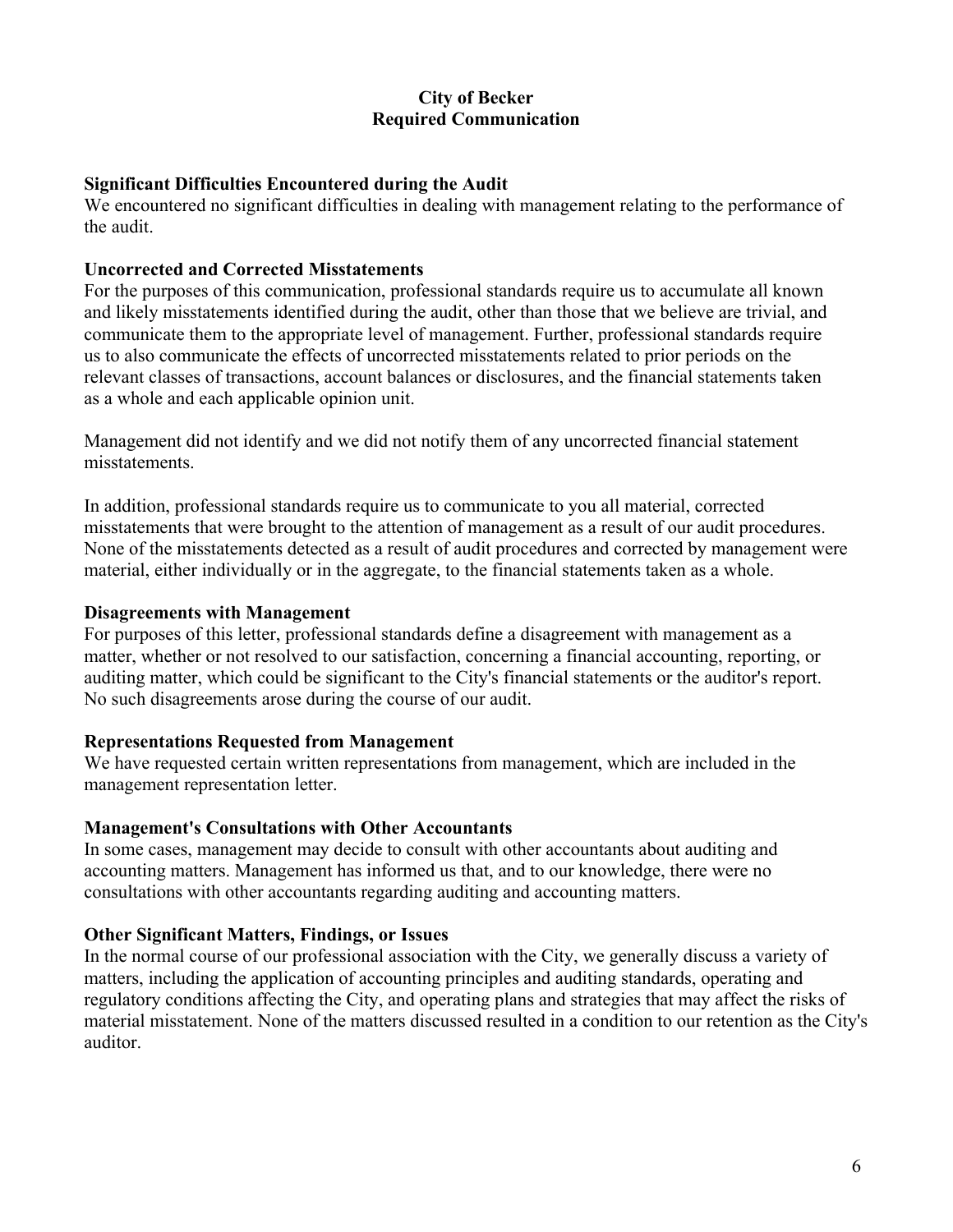#### **Other Information in Documents Containing Audited Financial Statements**

We applied certain limited procedures to the RSI that supplements the basic financial statements. Our procedures consisted of inquiries of management regarding the methods of preparing the information and comparing the information for consistency with management's responses to our inquiries, the basic financial statements, and other knowledge we obtained during our audit of the basic financial statements. We did not audit the RSI and do not express an opinion or provide any assurance on the RSI.

With respect to the supplementary information accompanying the financial statements, we made certain inquiries of management and evaluated the form, content and methods of preparing the information to determine that the information complies with accounting principles generally accepted in the United States of America, the method of preparing it has not changed from the prior period, and the information is appropriate and complete in relation to our audit of the financial statements. We compared and reconciled the supplementary information to the underlying accounting records used to prepare the financial statements or to the financial statements themselves.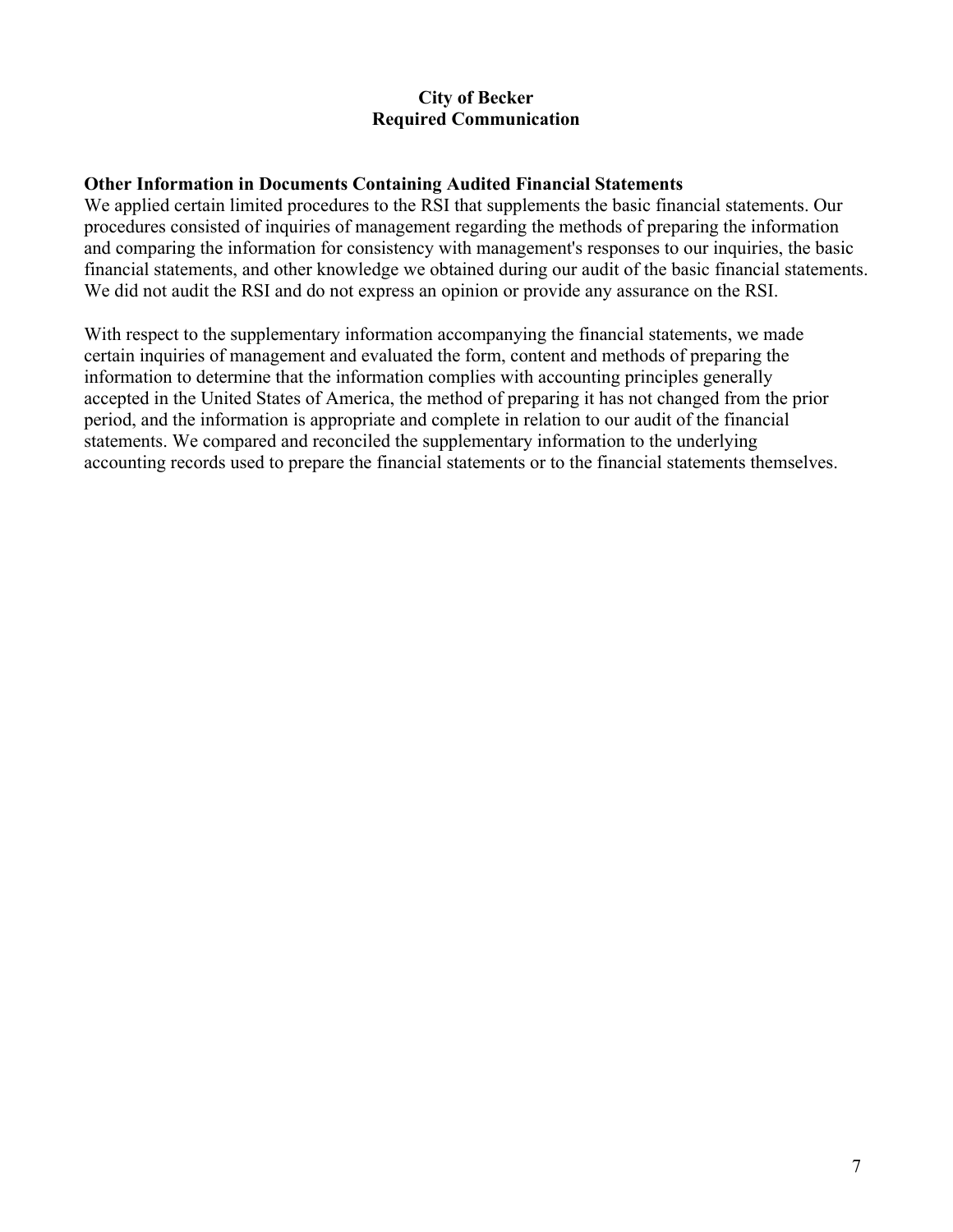The following pages provide graphic representation of select data pertaining to the financial position and operations of the City for the past five years. Our analysis of each graph is presented to provide a basis for discussion of past performance and how implementing certain changes may enhance future performance. We suggest you view each graph and document if our analysis is consistent with yours. A subsequent discussion of this information should be useful for planning purposes.

#### **General Fund**

The General Fund balance increased \$357,589 from 2019 to 2020. This is a result of revenues exceeding expenditures and transfers out.



**Fund Balance - General Fund** 

The majority of the City's total fund balance, \$2,713,402 is unassigned at year-end, while \$23,716 has already been spent on prepaid items, so it is classified as nonspendable.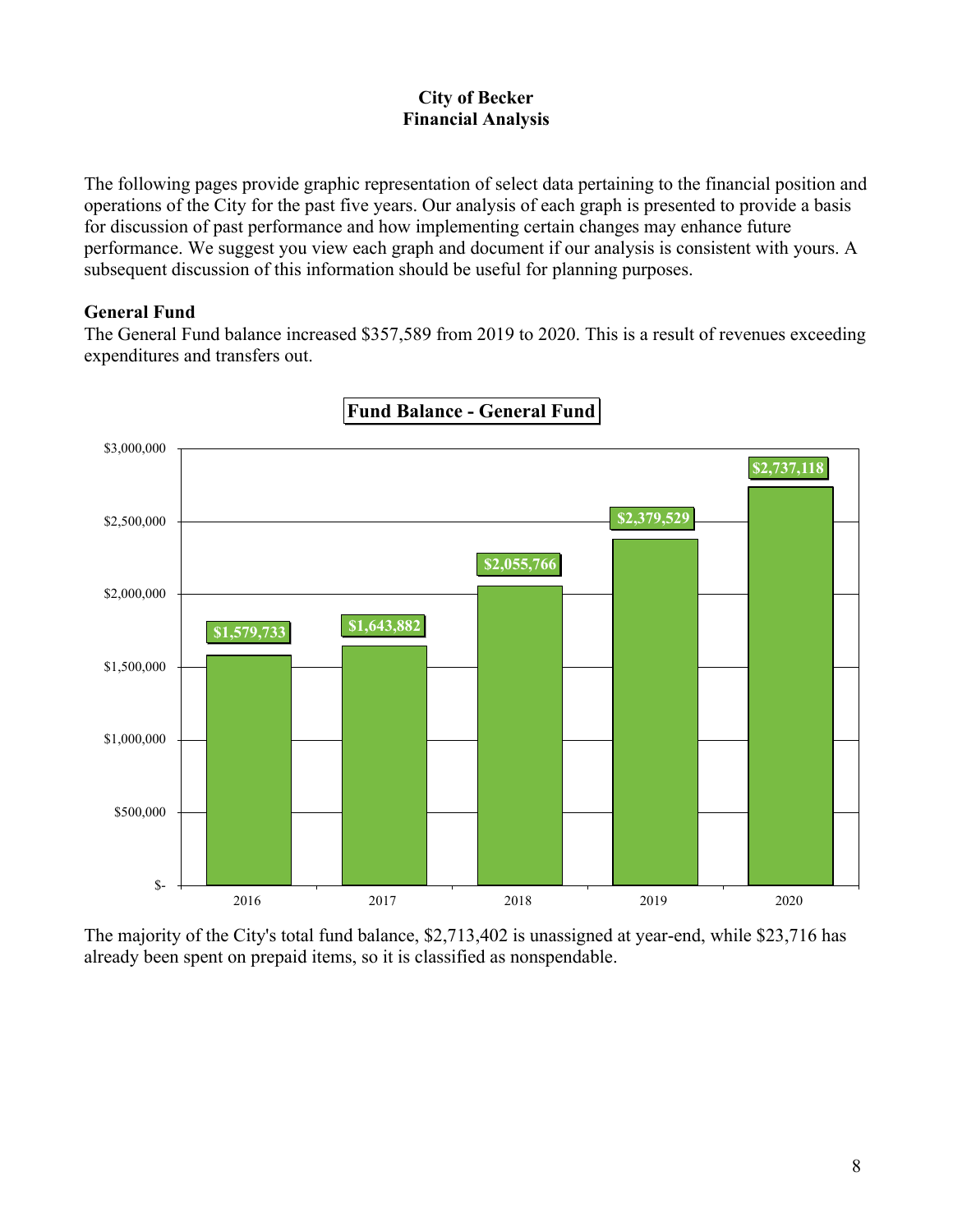### **General Fund Revenues**

The chart below shows the City's revenues by source for the last five years.



**General Fund Revenues** 

In total, revenues increased \$504,427 or 12.7%, from 2019 to 2020.

Intergovernmental reported the largest increase from 2019, increasing \$361,542 as a result of receiving CARES funding in 2020. Taxes and special assessments revenues increased \$172,214 primarily due to an increase in the tax levy. Licenses and permits decreased by \$66,062 due to a decrease in building permits. Other sources of revenue were consistent with the prior year amounts.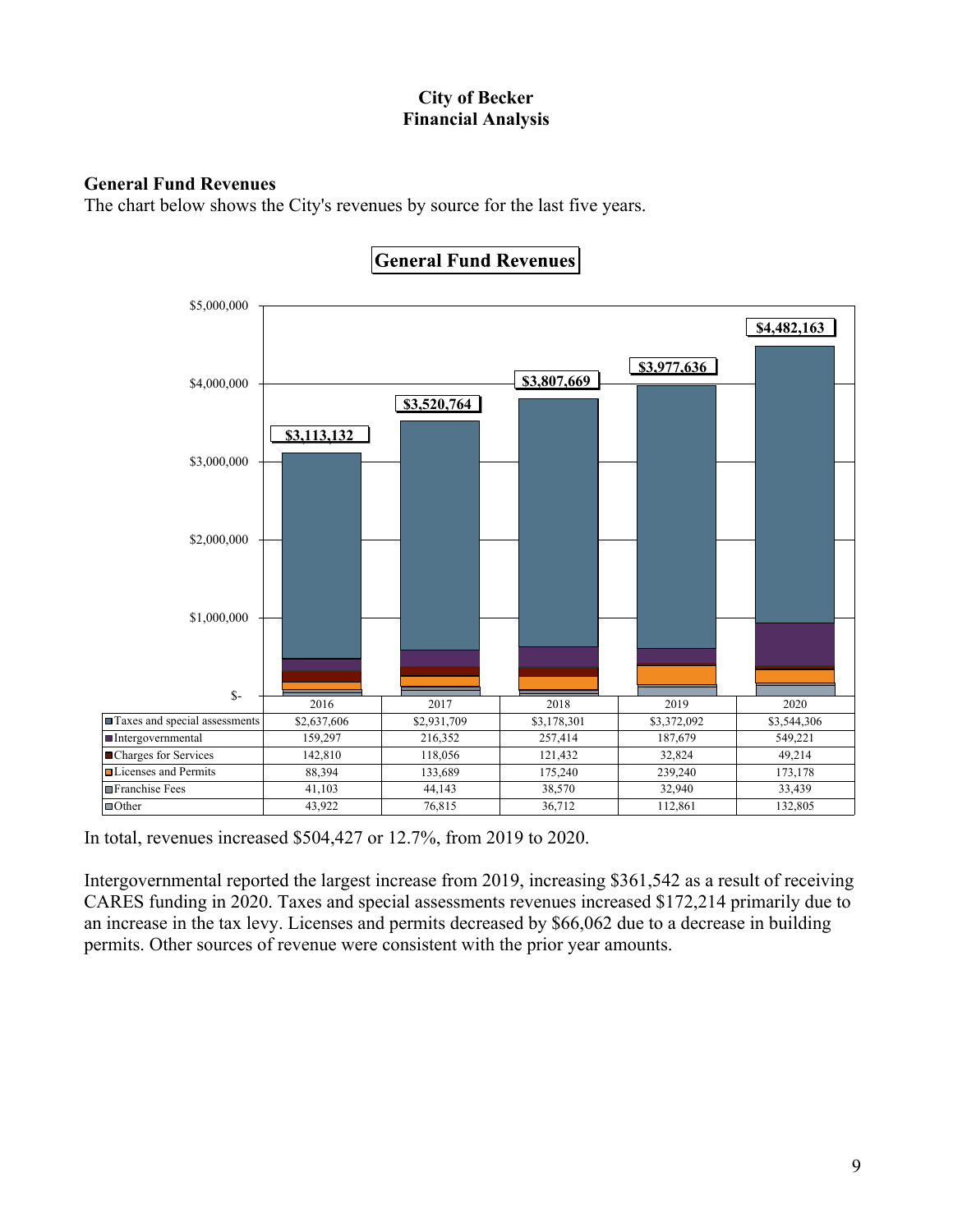# **General Fund Revenues (Continued)**

The graph below presents a comparison of final budget and actual results for General Fund revenues.



Total General Fund revenue, including other financing source items, exceeded the final revised budget by \$519,050 or 13.1%.

The greatest variance was in intergovernmental revenue where actual revenue was \$342,721 over budget due to not budgeting for the receipt of the CARES federal grant. Other revenues, which includes franchise fees, were over budget \$95,872 due to conservative budgeting for investment earnings and other miscellaneous revenues. Licenses and permits revenues were over budget \$64,378 due to conservative budgeting for building permits. All other categories were fairly consistent with budgeted amounts.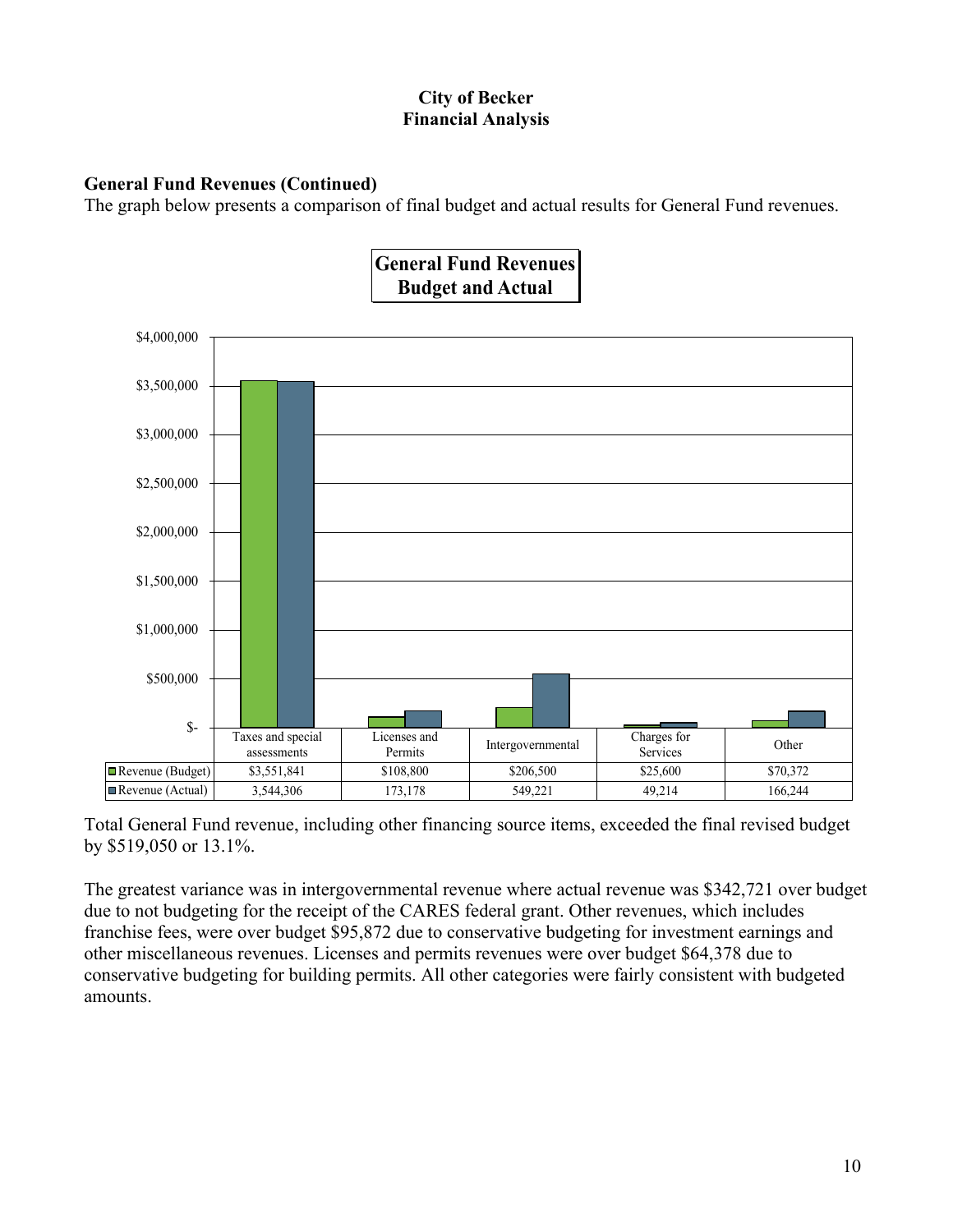### **General Fund Revenues (Continued)**

Allocations of the City's revenues by source for the past five years are displayed below.



**General Fund Revenues by Source** 

For the five years presented, the allocation of General Fund revenues has been fairly consistent among the various categories. Intergovernmental revenues as a percentage of revenue increased 7 percentage points from 2019 to 2020 due to the receipt of the CARES grant in 2020. This caused a proportionate decrease in the percentages of the other sources of revenue.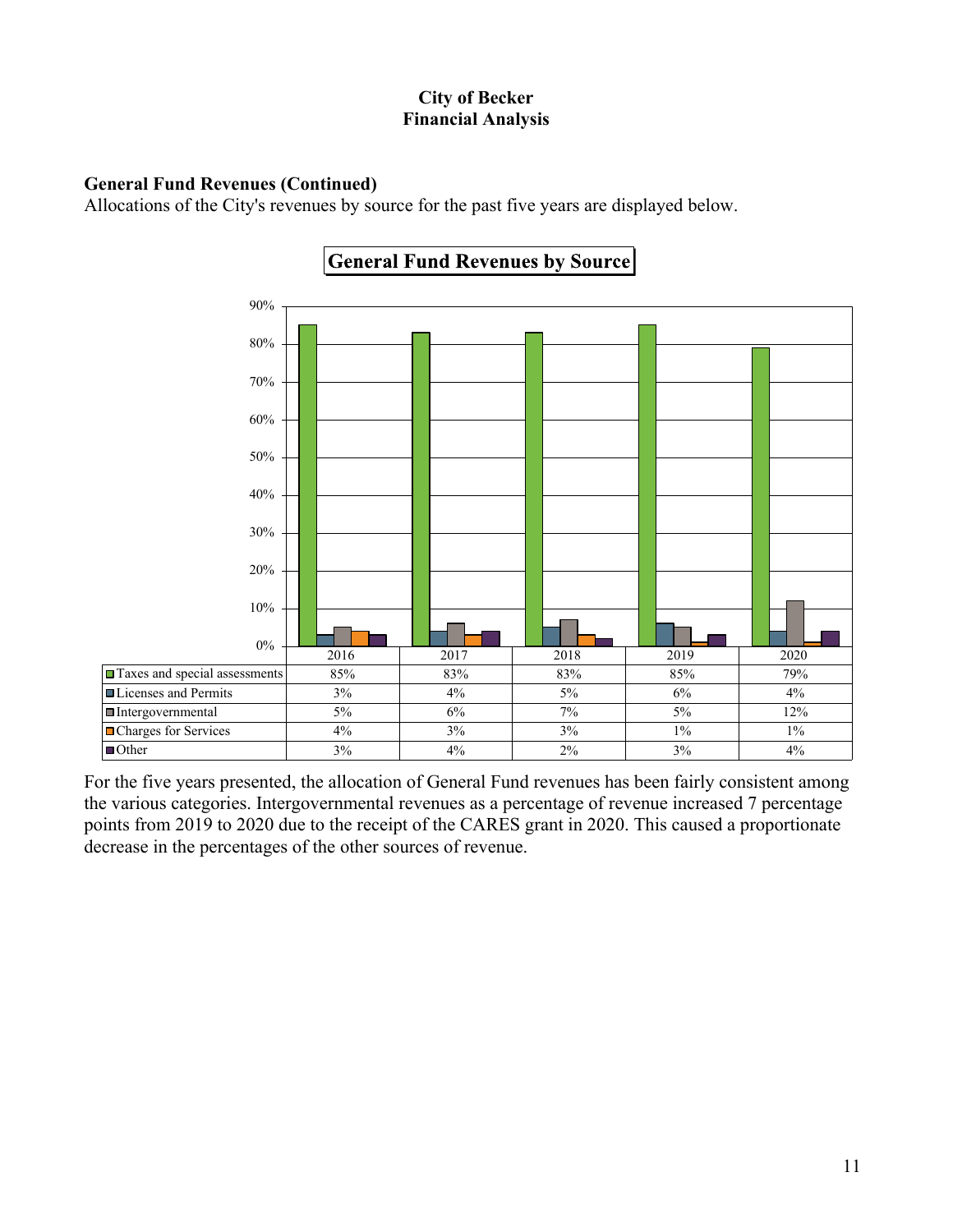# **General Fund Expenditures**

The chart below shows the City's expenditures by function for the last five years.



# **General Fund Expenditures**

Overall, expenditures increased \$167,263, or 4.6%, from 2019 to 2020. The most significant increase in expenditures was the public safety category, which increased \$64,220 due to an increase in building inspection costs due to an increase in the number of residential homes built, as well as an increase in wages for police officers. General Government expenditures increased \$62,847 due to the City hiring an IT manager in 2020. Other functions were consistent with the prior year.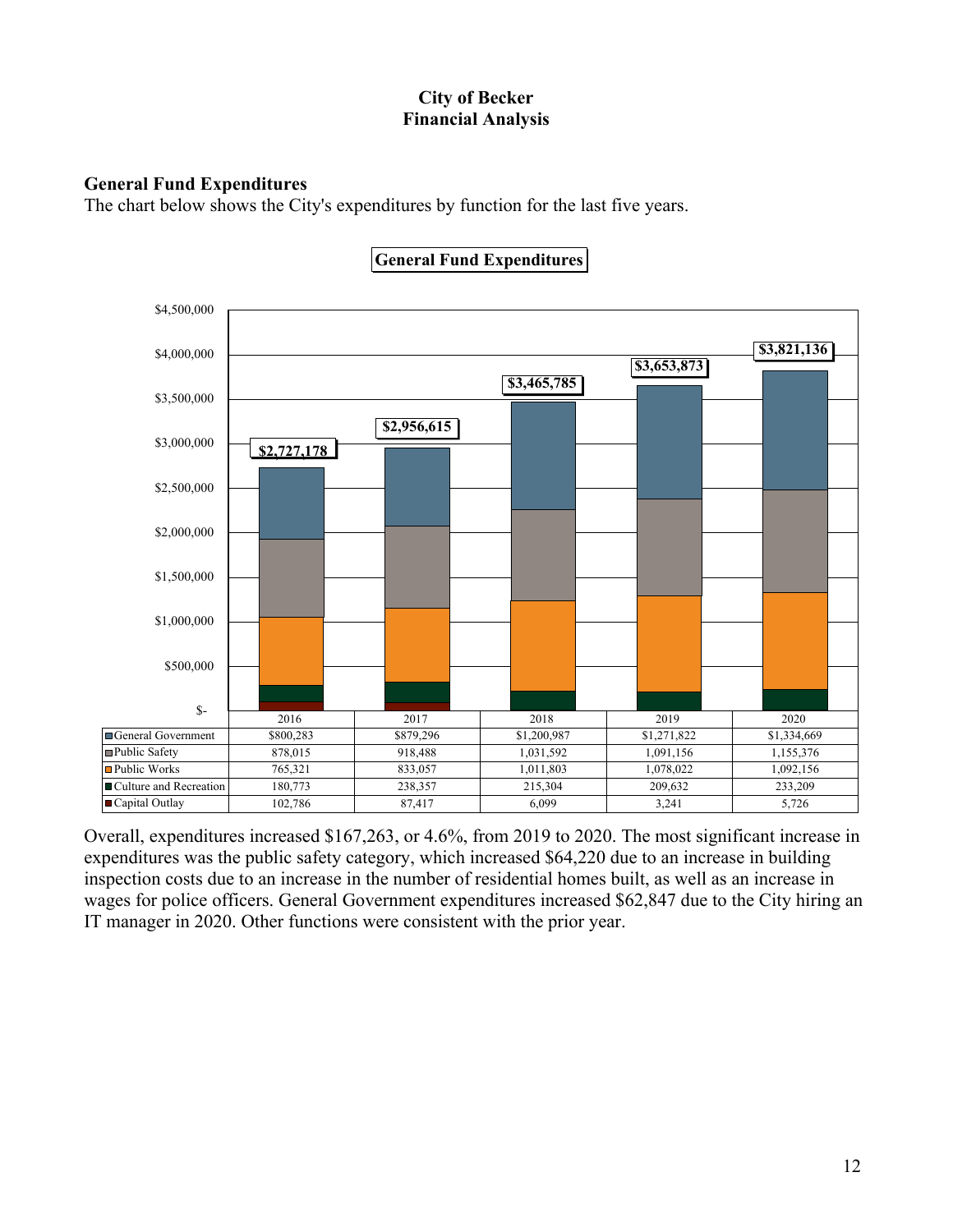# **General Fund Expenditures (Continued)**

The graph below presents a comparison of final budget and actual results for General Fund expenditures. Overall, total expenditures were \$141,977 or 3.6%, underbudget. General government expenditures were \$124,104 underbudget budget due to conservative budgeting for changes related to hiring an IT manager and City planners instead of contracting for these services. All other categories were consistent with budgeted amounts.

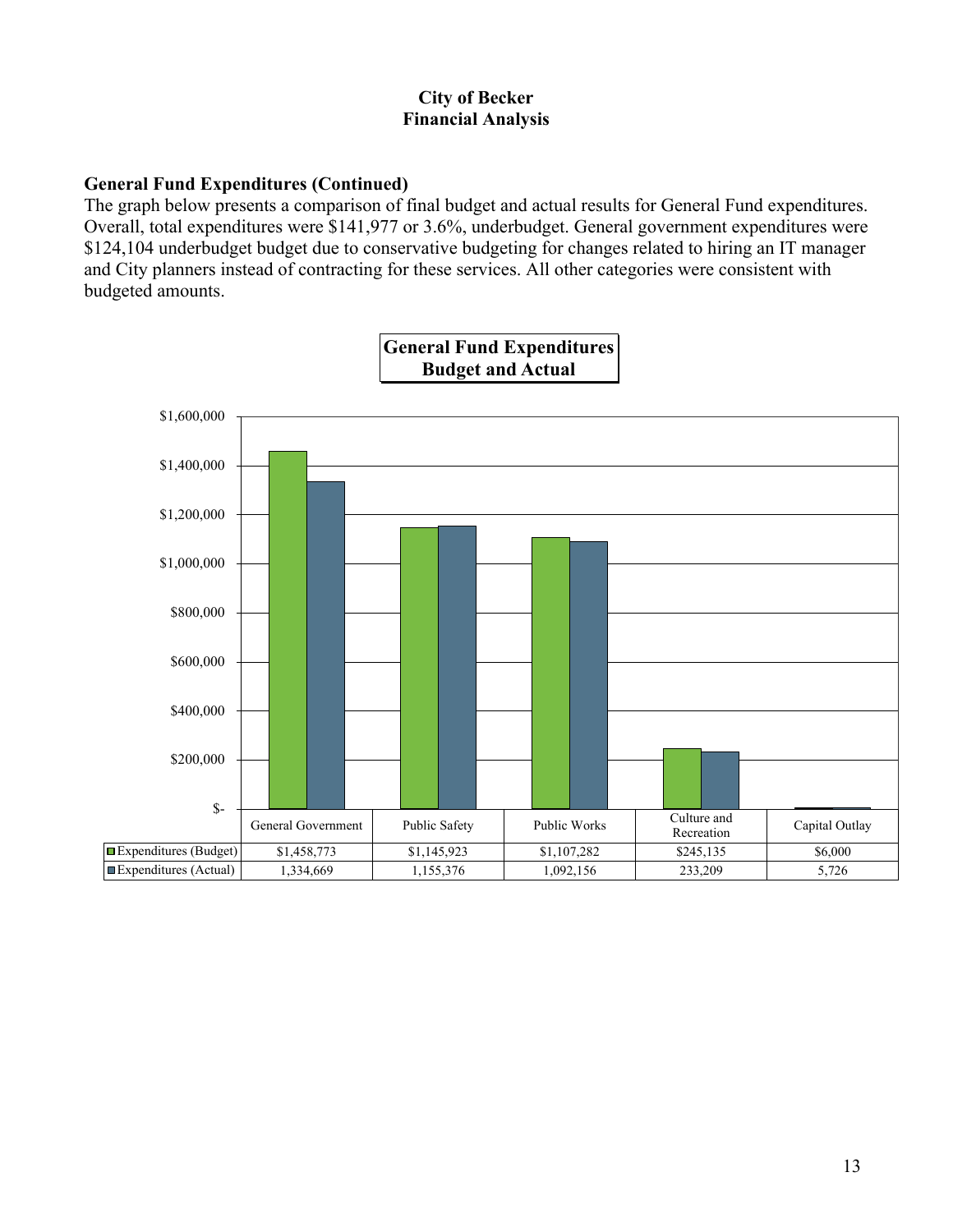# **General Fund Expenditures (Continued)**

Allocations of the City's General Fund expenditures by function for the past five years are displayed below.



# **General Fund Expenditures by Function**

For the past five years, the City has had a fairly consistent approach to allocating spending across City departments and functions.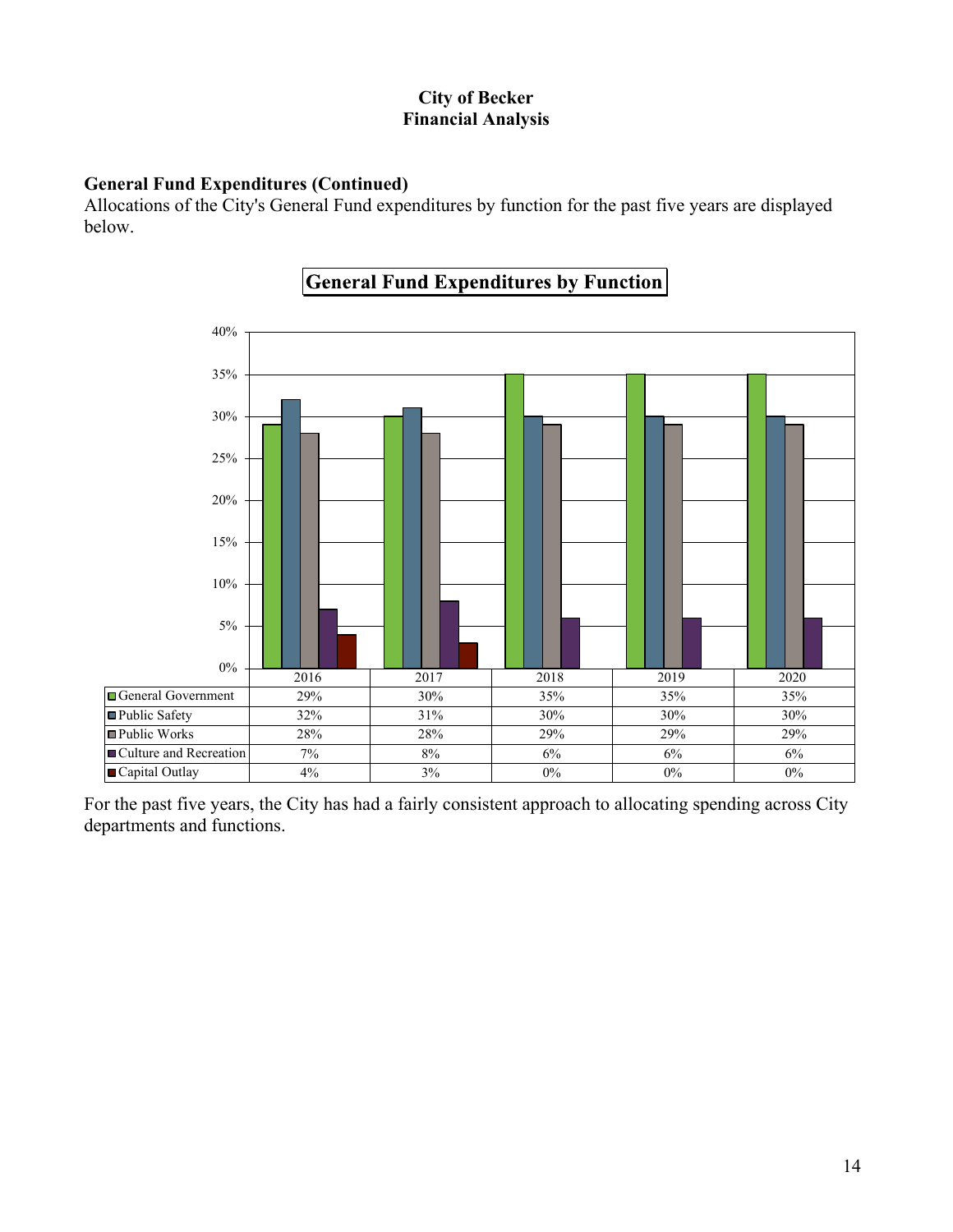# **Water Utility Operation**



During 2020, the Water Fund revenues decreased significantly, decreasing \$107,935, or 11.9%. This large decrease was due to fewer Water Access Charge fees in 2020. Operating expenses increased \$54,470 due to pay increases and a positive pension expense amount in 2020. The Fund experienced a net operating income of \$31,027 in 2020. The chart above indicates that the fund has covered operating expenses excluding depreciation in all five years presented, and all operating expenses including depreciation for 2018, 2019 and 2020. We recommend that the City continue to monitor utility rates to ensure the fund is sustained.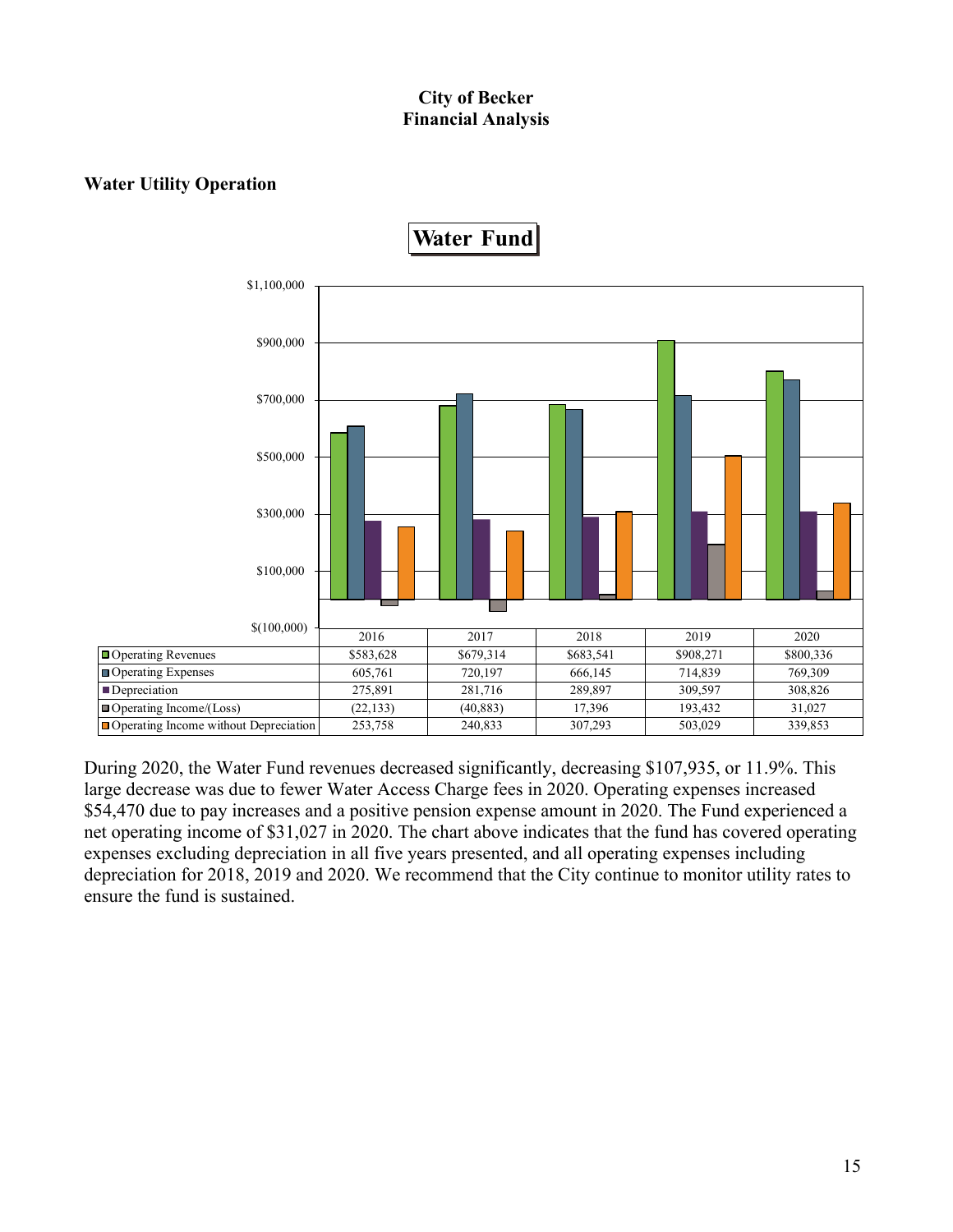# **Sewer Utility Operation**



During 2020, the Sewer Fund revenues increased \$197,973, or 12.8%, due to increased usage and leachate fees related to increased precipitation. Operating expenses increased \$115,961, or 5.5%, due to pay increases as well as a larger negative pension expense in 2019. Repairs and maintenance costs also increased. Depreciation expense increased for the first full year of depreciation of several large capital additions. Overall, the Fund experienced a net operating loss of \$465,800. Without depreciation the Fund reported \$643,326 of operating income. The chart above indicates that the fund has covered operating expenses excluding depreciation in all five years presented, but operating revenues are not sufficient to cover depreciation expense. We recommend that the City continue to monitor utility rates to ensure the fund is sustained.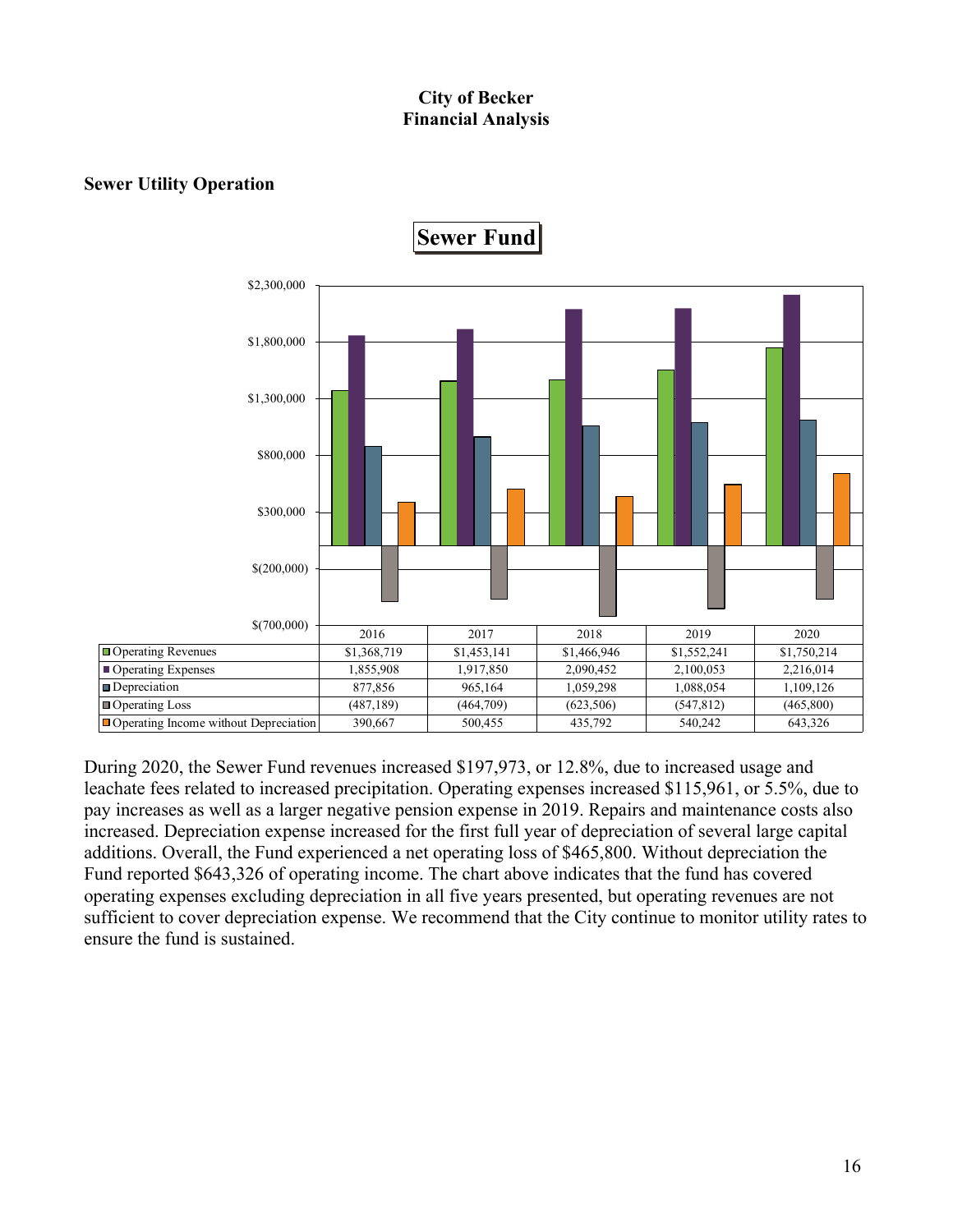### **Tax Capacity, Levy and Rates**

The chart below depicts tax capacity, tax levy, and tax rate information for the City. The City's tax capacity has increased overall over the past five years as has the tax levy, resulting in a slight increase to the tax rate overall.



Tax rates and tax capacity were obtained from Sherburne County Property Records and Taxpayer Services.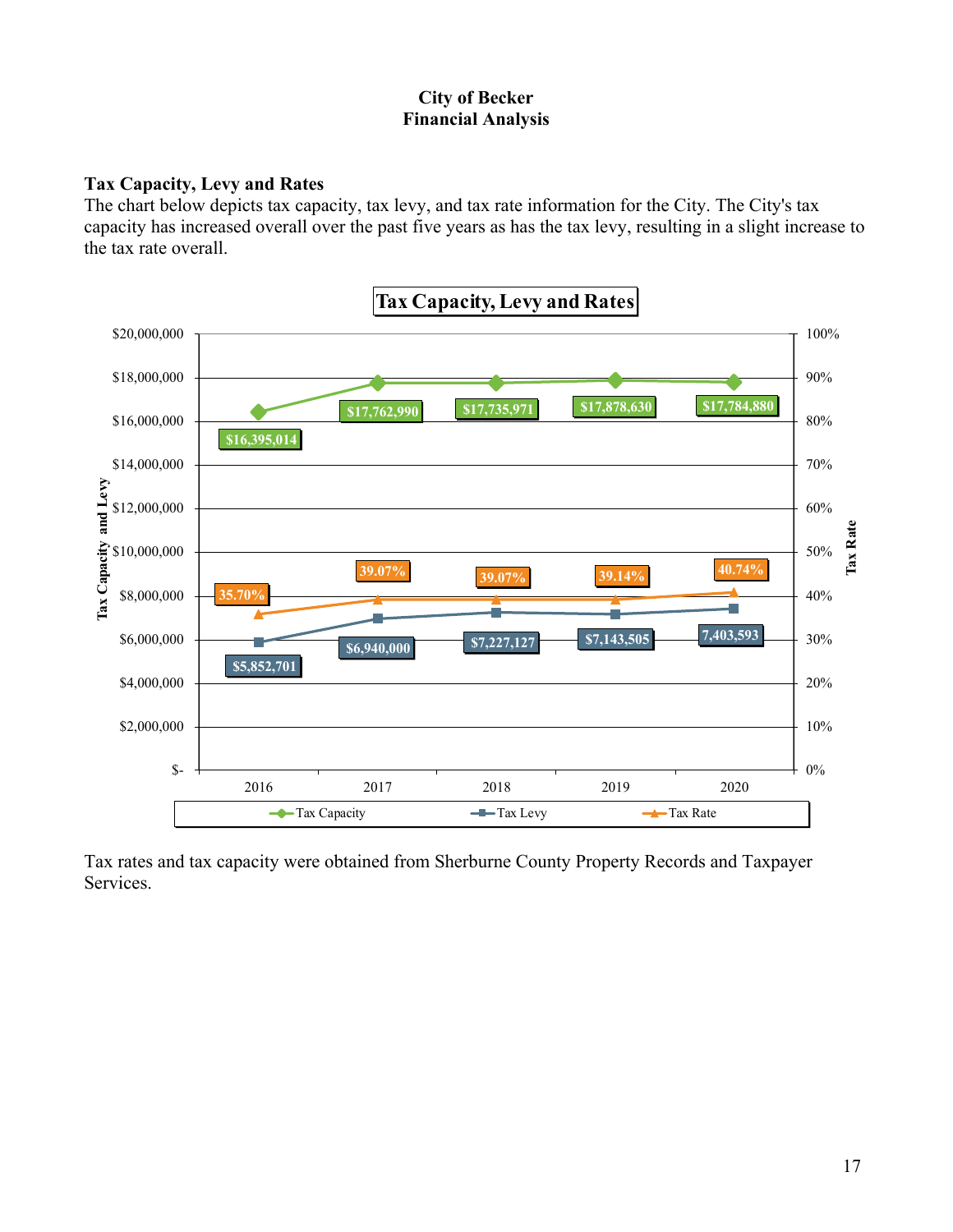# **City of Becker Emerging Issue**

#### **Executive Summary**

The following is an executive summary of financial and business-related updates to assist you in staying current on emerging issues in accounting and finance. This summary will give you a preview of the new standards that have been recently issued and what is on the horizon for the near future. The most recent and significant update includes:

• Accounting Standard Update – GASB Statement No. 87 – Leases – GASB has issued GASB Statement No. 87 relating to accounting and financial reporting for leases. This new statement establishes a single model for lease accounting based on the principle that leases are financing of the right to use an underlying asset.

The following is an extensive summary of the current update. As your continued business partner, we are committed to keeping you informed of new and emerging issues. We are happy to discuss this issue with you further and their applicability to your City.

#### **Accounting Standard Update – GASB Statement No. 87 –** *Leases*

The objective of this Statement is to better meet the information needs of financial statement users by improving accounting and financial reporting for leases by governments. This Statement increases the usefulness of governments' financial statements by requiring recognition of certain lease assets and liabilities for leases that previously were classified as operating leases and recognized as inflows of resources or outflows of resources based on the payment provisions of the contract. It establishes a single model for lease accounting based on the foundational principle that leases are financings of the right to use an underlying asset. Under this Statement, a lessee is required to recognize a lease liability and an intangible right-to-use lease asset, and a lessor is required to recognize a lease receivable and a deferred inflow of resources, thereby enhancing the relevance and consistency of information about governments' leasing activities.

A lease is defined as a contract that conveys control of the right to use another entity's nonfinancial asset (the underlying asset) as specified in the contract for a period of time in an exchange or exchange-like transaction. Examples of nonfinancial assets include buildings, land, vehicles, and equipment. Any contract that meets this definition should be accounted for under the leases guidance, unless specifically excluded in this Statement.

A short-term lease is defined as a lease that, at the commencement of the lease term, has a maximum possible term under the lease contract of 12 months (or less), including any options to extend, regardless of their probability of being exercised. Lessees and lessors should recognize short-term lease payments as outflows of resources or inflows of resources, respectively, based on the payment provisions of the lease contract.